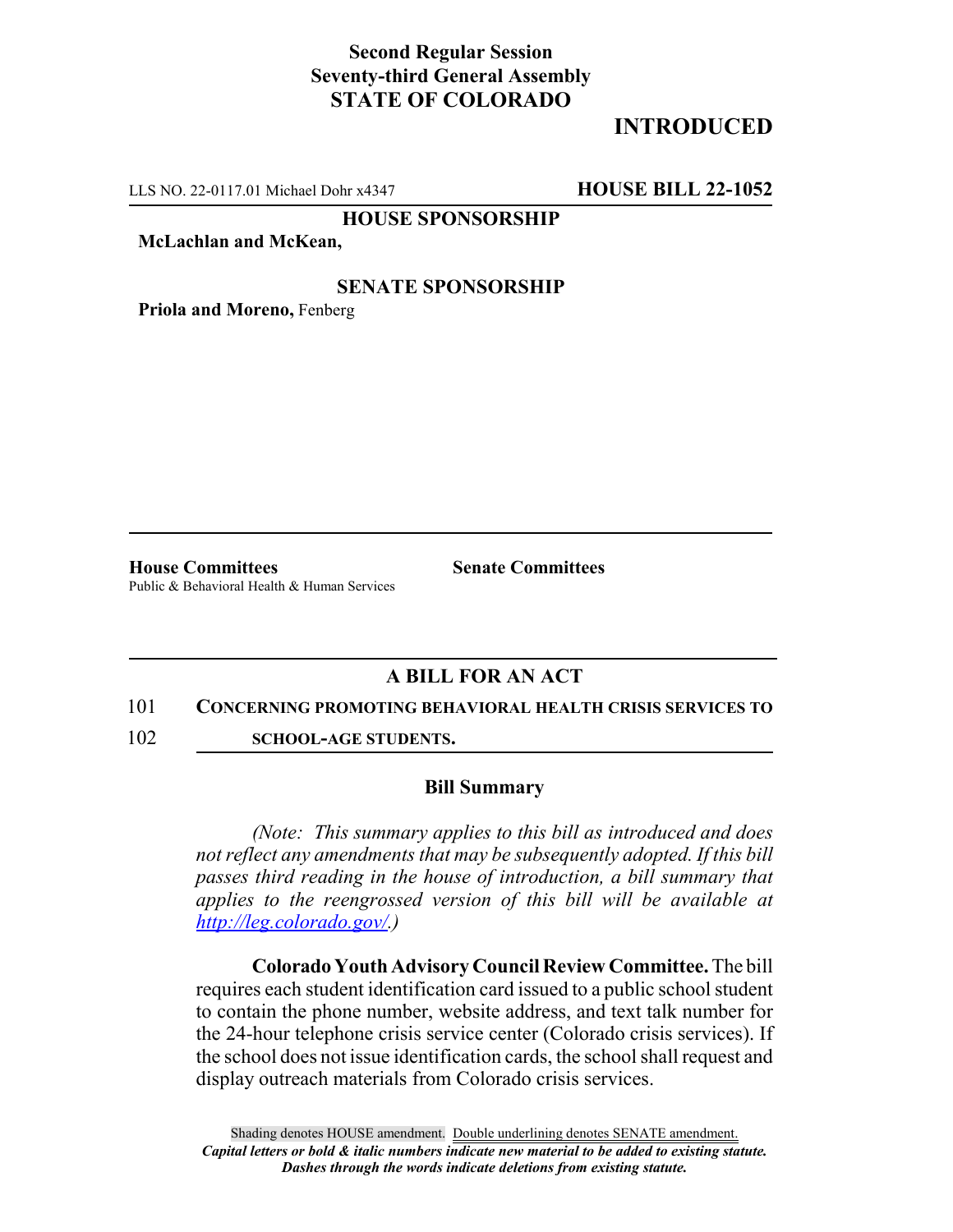The bill requires that Colorado crisis services notify each public school in the state that it can provide outreach materials explaining the services provided, how to engage the services, and the possibility of peer-to-peer counseling as part of the offered services. Colorado crisis services shall provide those materials upon request.

 *Be it enacted by the General Assembly of the State of Colorado:* **SECTION 1.** In Colorado Revised Statutes, **add** 22-1-134 as follows: **22-1-134. Student identification cards - information required.** EACH STUDENT IDENTIFICATION CARD ISSUED TO A PUBLIC SCHOOL STUDENT MUST CONTAIN THE PHONE NUMBER, WEBSITE ADDRESS, AND TEXT TALK NUMBER FOR COLORADO CRISIS SERVICES, AS DEFINED IN SECTION 27-60-104. THE PUBLIC SCHOOL MAY ALSO INCLUDE INFORMATION REGARDING OTHER AVAILABLE CRISIS SERVICES ON THE IDENTIFICATION CARD. IF A PUBLIC SCHOOL DOES NOT ISSUE STUDENT IDENTIFICATION CARDS, THE PUBLIC SCHOOL SHALL DISPLAY THE 12 MATERIALS DESCRIBED IN SECTION 27-60-104 (10) AT THE SCHOOL.

 **SECTION 2.** In Colorado Revised Statutes, 27-60-104, **add** (10) as follows:

 **27-60-104. Behavioral health crisis response system - crisis service facilities - walk-in centers - mobile response units - report.** (10) THE TWENTY-FOUR-HOUR TELEPHONE CRISIS SERVICE CENTER, KNOWN AS "COLORADO CRISIS SERVICES", SHALL ANNUALLY, IN AUGUST, NOTIFY EACH PUBLIC SCHOOL IN THE STATE THAT IT CAN PROVIDE OUTREACH MATERIALS TO THE SCHOOL EXPLAINING THE SERVICES PROVIDED, HOW TO ENGAGE THE SERVICES, AND THE POSSIBILITY OF PEER-TO-PEER COUNSELING AS PART OF THE OFFERED SERVICES. THE TWENTY-FOUR-HOUR TELEPHONE CRISIS SERVICE CENTER SHALL PROVIDE